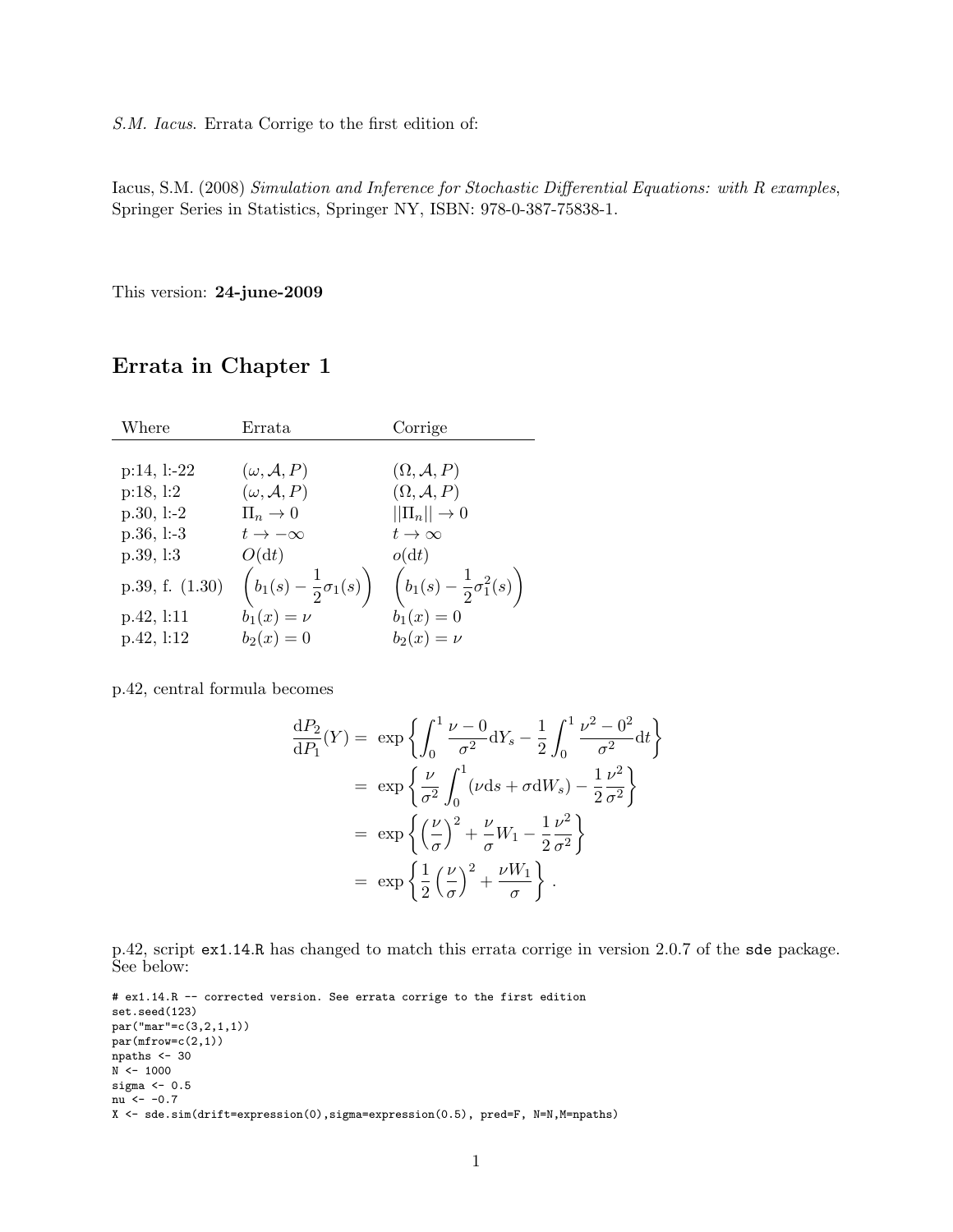```
Y \leftarrow X + \text{nu*time}(X)girsanov \leftarrow exp(0.25 * (nu/sigma * X[N,] + 0.5 * (nu/sigma)^2))girsanov <- (girsanov - min(girsanov)) / diff(range(girsanov))
col.girsanov <- gray(1-girsanov)
matplot(time(X),Y,type="l",lty=1, col="black",xlab="t")
matplot(time(X),Y,type="l",lty=1,col=col.girsanov,xlab="t")
```
### Errata in Chapter 3

| Where         |        | Errata Corrige |
|---------------|--------|----------------|
|               |        |                |
| $p:175, l:-7$ | f(y,x) | f(x,y)         |
| p:176, l:10   | f(y,x) | f(x,y)         |
| p:177, l:9    | f(y,x) | f(x,y)         |

The following code for dcKessler had a missing square in term Ex in the definition of Vx.

```
dcKessler <- function (x, t, x0, t0, theta, d, dx, dxx, s, sx, sxx, log = FALSE){
    Dt <- t - t0
    mu <- d(t0, x0, theta)
    mu1 \leftarrow dx(t0, x0, theta)mu2 <- dxx(t0, x0, theta)
    sg <- s(t0, x0, theta)
    sg1 \leftarrow sx(t0, x0, ttheta)sg2 \leftarrow sxx(t0, x0, theta)Ex <- (x0 + mu * Dt + (mu * mu1 + 0.5 * (sg^2 * mu2)) * (Dt^2)/2)
    Vx \leftarrow (x0^2 + (2 * mu * x0 + sg^2) * Dt + (2 * mu * (mul *x0 + mu + sg * sg1) + sg^2 * (mu2 * x0 + 2 * mu1 + sg1^2) +sg * sg2) * (Dt^2)/2 - Ex^2Vx[Vx < 0] <- NA
    dnorm(x, mean = Ex, sd = sqrt(Vx), log = log)}
```
# Errata in Chapter 4

p:213-214, Listing 4.3. The cpoint function has been fixed as follows in version 2.0.5 of the sde package. See below.

```
function (x, mu, sigma)
{
    DELTA \leftarrow deltat(x)n \leftarrow \text{length}(x)Z \leftarrow NULLif (!missing(mu) && !missing(sigma)) {
         Z \leftarrow (diff(x) - mu(x[1:(n - 1)]) * DELTA)/(sqrt(DELTA) *
              signa(x[1:(n - 1)]))}
    else {
         bw \langle -n^*(-1/5) * sd(x) \rangley \leftarrow sapply(x[1:(n - 1)], function(xval) {
              tmp \leftarrow dom(xval, x[1:(n - 1)], bw)sum(tmp * diff(x))/(DELTA * sum(tmp))})
         Z \leftarrow diff(x)/sqrt(DELTA) - y * sqrt(DELTA)}
```